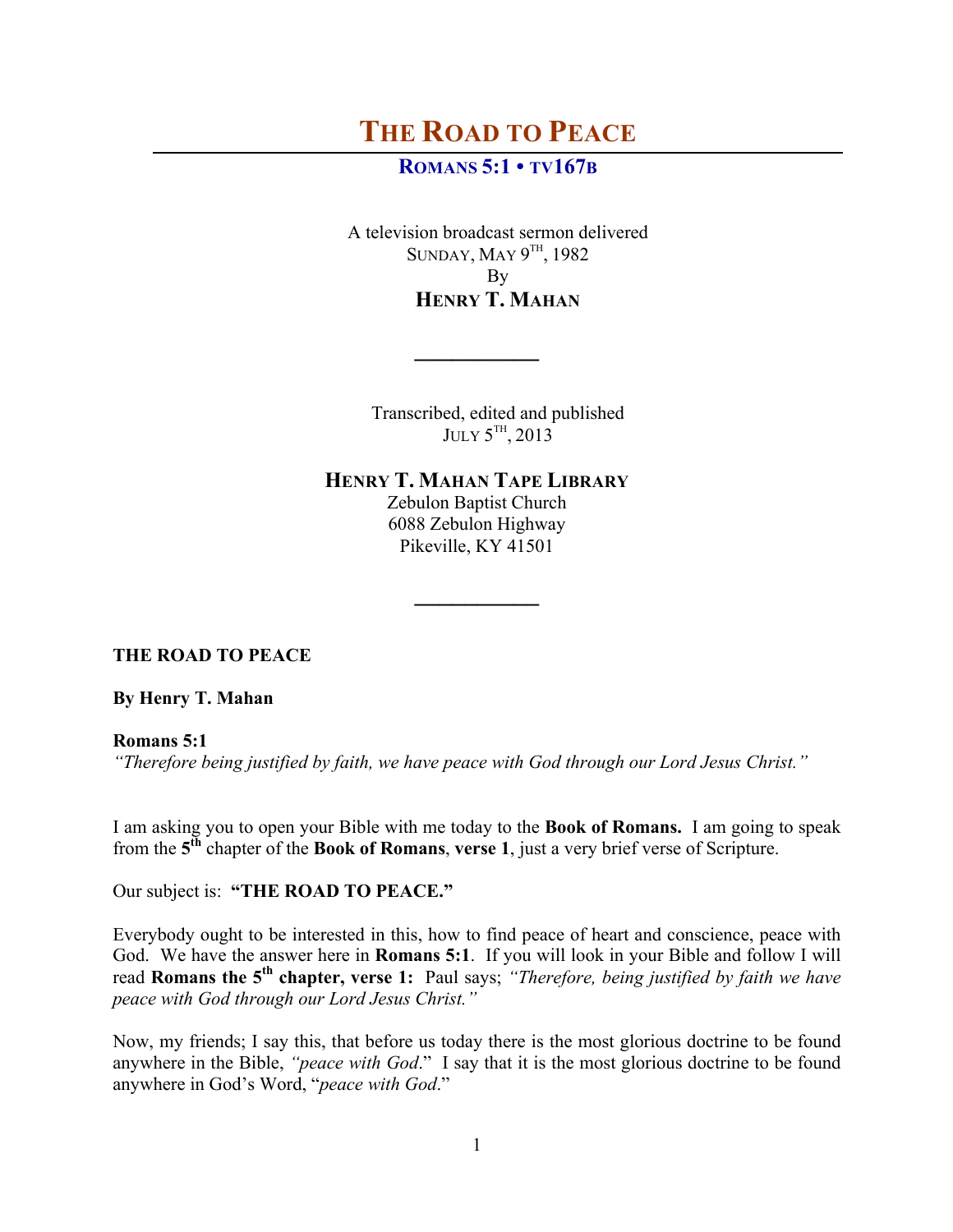#### **ROMANS 5:1 • HENRY T. MAHAN**

Entering into His rest; that is what it is all about. The Bible is a book of redemption, how God saves sinners through the Lord Jesus Christ.

The results of that justification, that salvation is to find peace with God. These are the questions that Job asked; *"how can he be clean that is born of a woman?"* Do you have the answer? Here it is:

*"How can man be just with God? Behold the moon it shineth not, the stars are not pure in his sight; how much more abominable and filthy is man that drinketh iniquity like the water."*

This is what the disciples asked the Master; *"who then can be saved?"* Our Lord said, *"With men it is impossible. With God all things are possible."* This is the question of questions, if we can find the answer; how to have peace with God. How to enter into His rest and have a quietness of heart and conscience as far as this matter of sin and salvation, heaven and hell, how to find peace with God?

I say this; we have before us the best news that a sinner can hear, *"therefore being justified*, *we have*, (not going to have, do have right now), *we have peace with God."* For, when God justifies a sinner He takes him from under the condemnation of the law; *"there is therefore now, no condemnation,* (no judgment), *to them who are in Christ."*

He not only takes him from under the condemnation of the law but he forgives all of his iniquities, past, present, and future. He said, *"I cast them behind my back. I cast them into the depths of the sea. I separate them from you as far as the east is from the west; I will remember them no more, no more."* Now think about that!

Thirdly: He not only lifts us from the condemnation of sin, and not only forgives all of our iniquities, all of our sins, but restores us to divine favor, restores us to divine favor and gives us peace with God.

Now, my friend; listen to me, the road to peace, how to have peace with God? "*Therefore, being justified by faith we have peace with God."* I am not talking about pretended peace.

I know Jeremiah said they cried, *"Peace, peace, when there is no peace."* That's not what I am talking about. I'm not talking about make-believe peace. Nothing is so fatal; I say this to you, nothing is as fatal as a false, religious refuge.

Nothing is as fatal as an empty profession of religion that just quiets your conscience and dulls your mind and makes your heart indifferent, only one day to hear Christ say; *"I never knew you, depart from me."* 

That's not the kind of peace that I am talking about.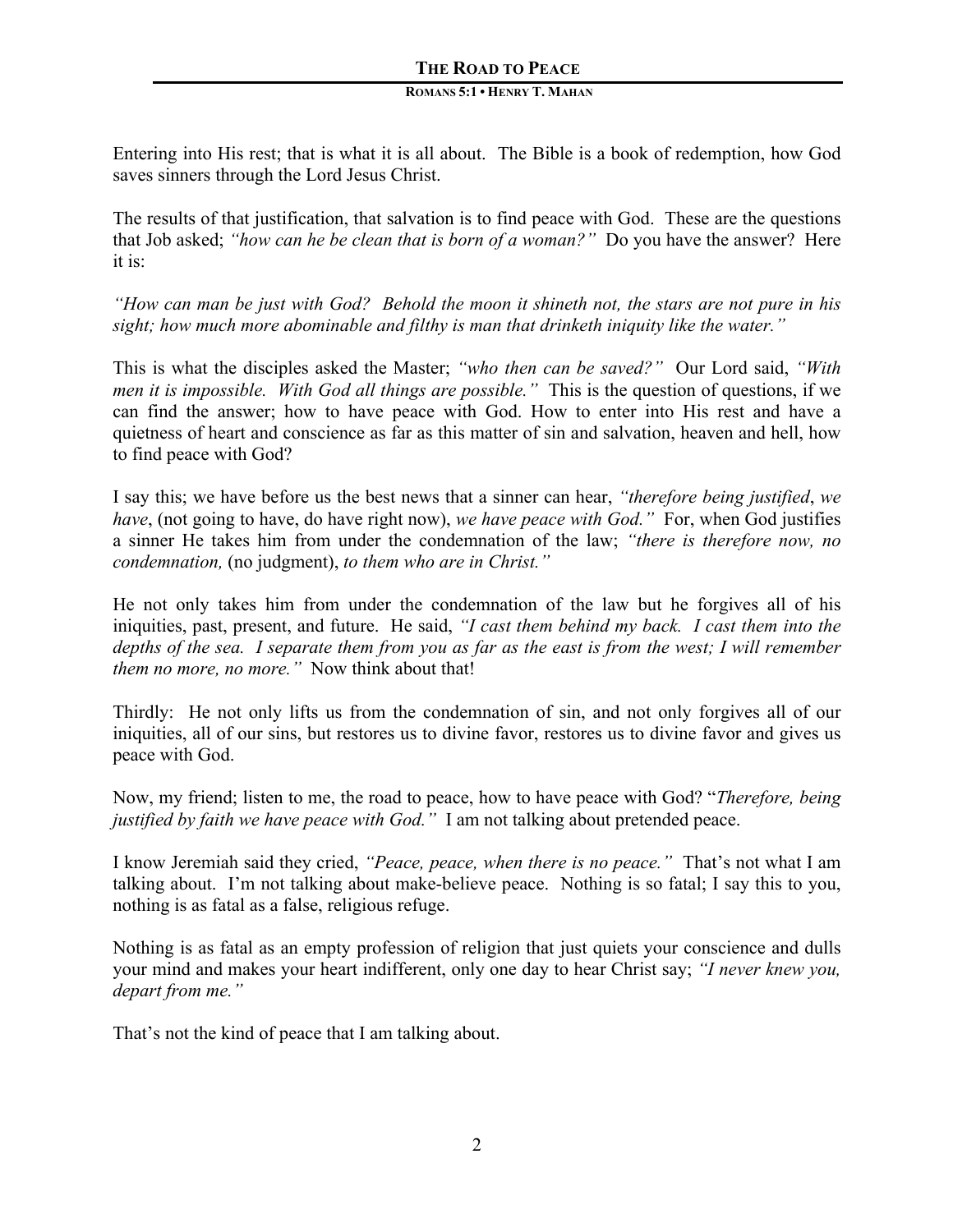#### **ROMANS 5:1 • HENRY T. MAHAN**

You say you are at peace with God, my question is this; is God at peace with you? Is God reconciled to you; that's the question*; "therefore, being justified by faith we have peace* (God's peace).

I'm not talking about the peace of profession. I don't want to offend you; I wouldn't offend you for the world, but I do want to make you think.

You know, the Bible tells us *"to examine ourselves whether we be in the faith."* The Word of God tells us every time that we come to the Lord's Table to examine ourselves and then to eat. Peter says, *"Give diligence to make your calling and election sure."*

The **Book of Hebrews** is full of warnings to God's people. *"We are the partakers of Christ if we hold fast our profession firm to the end."* 

I don't want to offend you know, I want you to listen to me. Too many people, when they talk about peace and a relationship with God, they want to go back to far, they want to go back to far.

They want to go back in the past to an old profession of religion which they made in the old country church during the summer revival time or the old time meeting or under an old brush harbor when they were about 12 years of age and they said, "I accepted Jesus when I was 12 years old or I was sprinkled when I was a baby or I was confirmed or catechized to joined the church."

Let me tell you something and let me be totally honest with you; I have been where you are and I know this; genuine repentance is not an isolated act. A man does not say "I repented." It's not "I repented" at all; it is "I am repenting."

If a man has ever felt the guilt of sin, the weight of sin, and the burden of sin, he not only did repent but he is repenting and he will repent. He not only has believed on Christ and received Christ, but right now he believes on Christ.

He will believe on Christ. He has come to Christ, he is coming to Christ and he will come to Christ. Salvation in the Scriptures is a living union with Christ. It is not a decision, it is not an isolated experience, and it is not a profession of faith that happened 30 years ago.

I warn you; if you have to go back 20 minutes to prove that you are saved, there is a problem somewhere. Christ lives in us now. I am not talking about a pretended peace, a presumptuous peace, or a peace of profession. I am talking about a living union with Christ that brings us to peace with God.

Remember this; it is vital and important. These two words in **Romans 5:1** cannot be separated, "*justified*" and "*peace.*" Think about those two words. Let's read the text again, it says: *"Therefore, being justified by faith, we have peace with God."*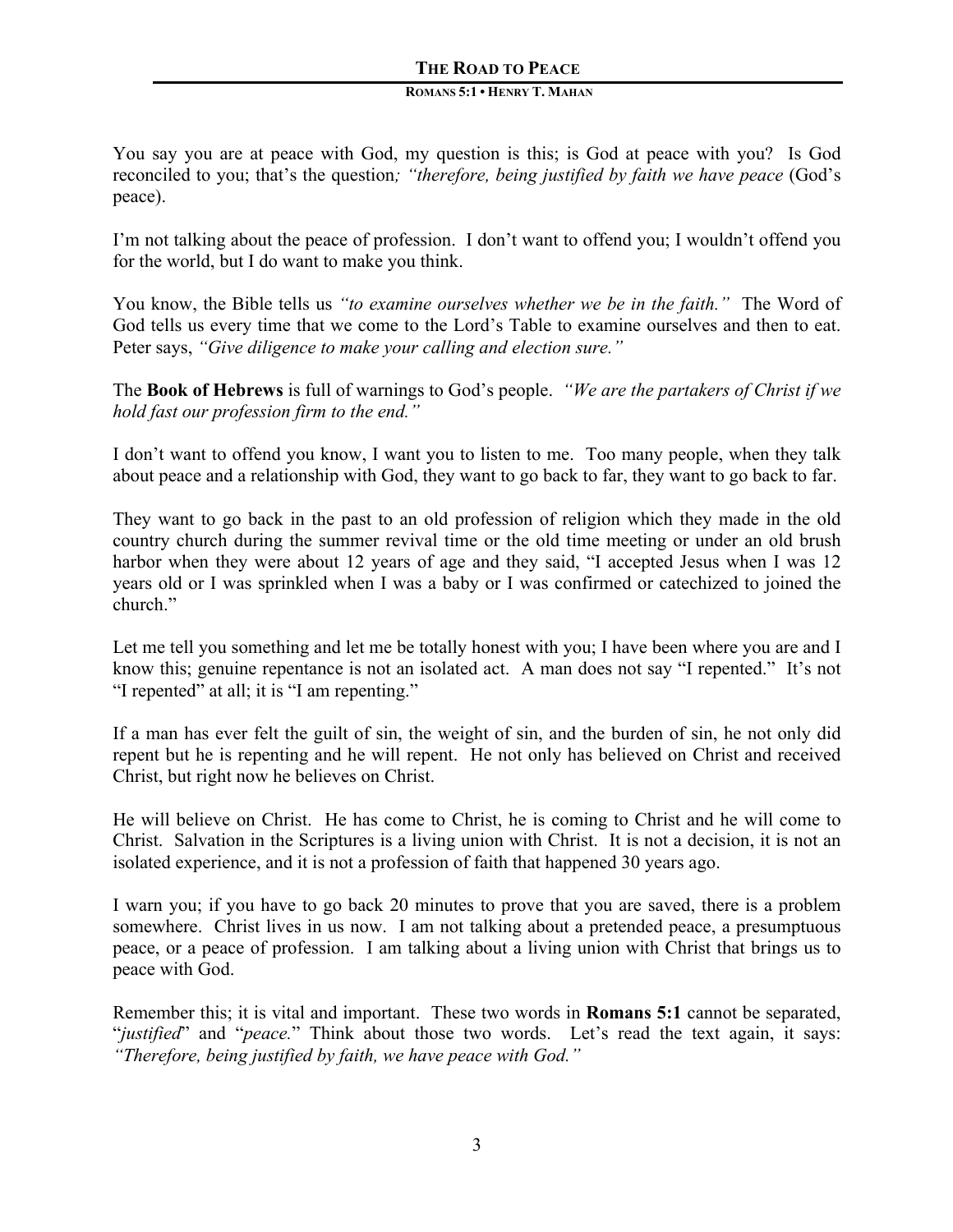#### **ROMANS 5:1 • HENRY T. MAHAN**

That peace is based upon what, justification; that's right. You can't separate those two words. *"Therefore, being justified, then we have peace."* No man can have peace with God who is not justified; it is impossible.

No man can have peace with God who has not been forgiven, who has not been pardoned, and who has not had his sins put away. He cannot have peace with God; he is at war with God and God's at war with him.

No man can have peace with God who's not justified and all men who are justified have peace with God because they are justified, because they have no sin.

*"It's your sins that have separated you and God."* When the sin problem is taken care of, when the sin problem is finished, then there is peace, the war is over.

Here is an illustration: When God's own, well-beloved, only begotten Son, hung on the cross of Calvary bearing our sins in His body on the tree, the Scripture teaches, the Father deserted Him, the Father turned his back on Christ, why, because of the sins that He bore.

Almighty God cannot have fellowship with sin. Almighty God cannot look with favor upon sin. Almighty God cannot dwell with sin and that's what I am saying; you can't have any peace with God, it is impossible until your sins have been removed, until your sins have been paid for, until your sins have been pardoned, until your sins have been forgiven.

The Bible says, *"God is angry with the wicked."* The Bible says, *"God hateth the workers of iniquity."* The Bible says, *"Esau have I hated."* The Bible says, *"He that believeth not on the Son the wrath of God abideth on him."*

So, this cannot be separated. There is no peace with God. *"Therefore, being justified by faith we have peace with God."* 

That's the basis on which the peace rests. That's the foundation on which it rests. That's the reason that God can be at peace with us, it is because we have no cause for anger, and we have no cause for wrath. God's wrath is against sin.

Somebody said one time, "There's no longer the sin question, it is a Son question." I beg your pardon; it is the sin question. Where sin has not been put away, where sin has not been paid for, where sin has not been pardoned, it is still the sin question.

Our Lord said, *"If you die in your sins you cannot come where I am. Your sins have separated you and your God. How can man be clean that's born of a woman? How can man be just with God?"* 

That's the ringing question; how can I be justified? If I can find out how to be justified I can find out how to have peace. If I can find the road to justification, I can find the road to peace.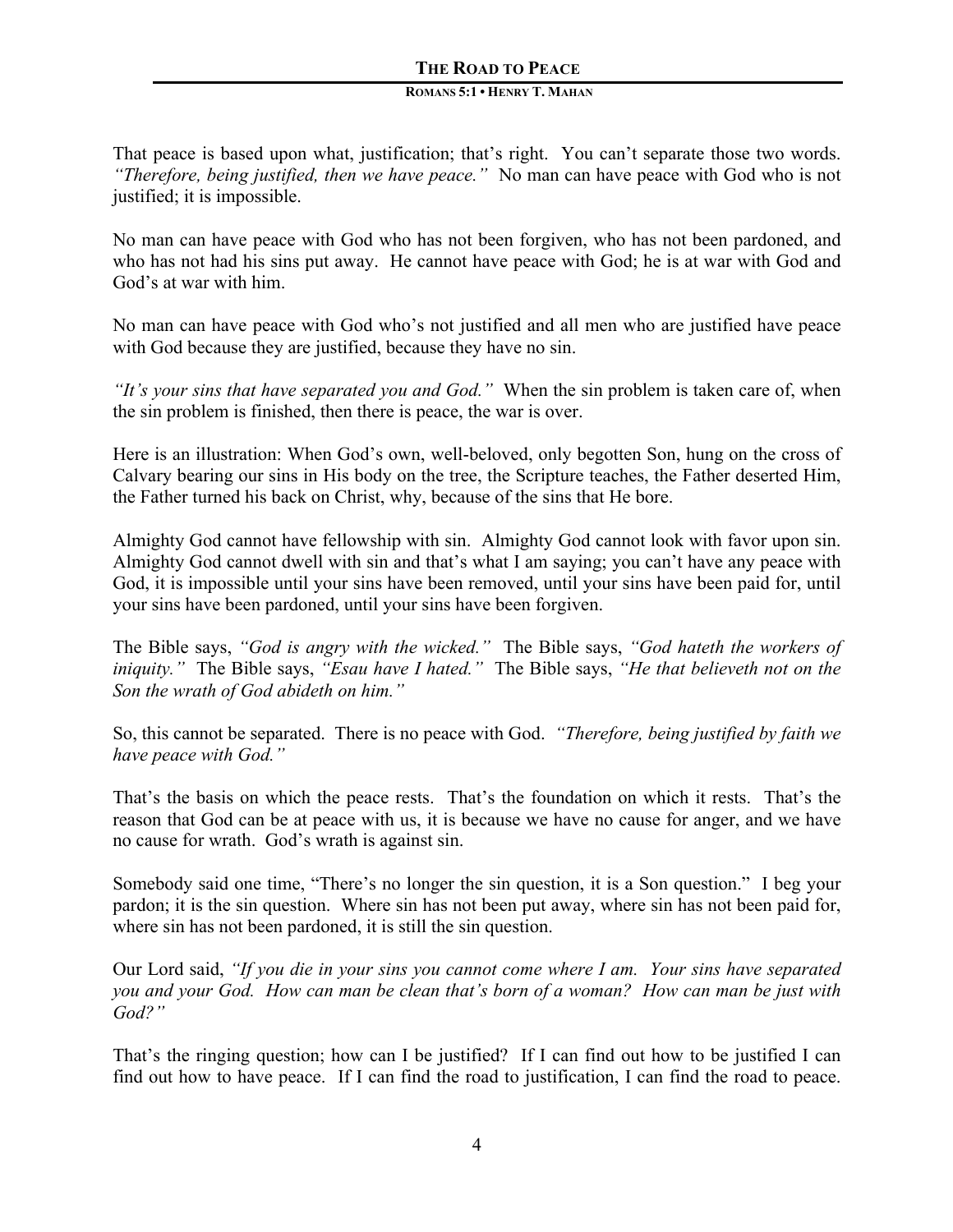#### **ROMANS 5:1 • HENRY T. MAHAN**

Do you see what I am saying? *"Therefore, being justified, we have peace with God through our Lord Jesus Christ."* 

First of all: Justification is not by the law!

I know that; that can be ruled out. There's no use in people coming and preaching "thou shalt not, thou shalt not, thou shalt not." That won't justify me before God. It says in the Scripture; *"By the deeds of the law shall no flesh be justified before God."* 

Now, that puts that aside. Let's take the law and lay it aside. The law is a schoolmaster that brings us to Christ. The law is that which convicts us of our sins. The law cannot save; it cannot give righteousness.

It can expose the fact that we don't have any righteousness. The law can shine the light of God's holiness upon us and show our filth and guilt but it cannot cleanse us; it cannot atone for our sins. There is no justification in the law.

Secondly: Justification is not by works!

The Scripture plainly says, *"Not by works of righteousness which we have done but according to his mercy hath he saved us."* 

Abraham was not justified by works; that is what Paul said in Romans. If he were justified by works, *"he hath whereof to glory, but not before God."* So, it is not by works.

Thirdly: Justification is not earned!

In **Romans chapter 3:24**, it says; *"Therefore, being justified freely by his grace through the redemption that is in Jesus Christ."* So, justification is not by the law, it's not by works, and it is not earned, it is free.

Now watch this:

First of all: Justification is by God's grace!

It is the gift of His grace. How is a man justified? What are we dealing with here, peace with God, how to have peace? You say, "Preacher, your subject is **"how to have peace,"** but what I am trying to tell you is this; you can't have peace in a state of sin, in a state of unbelief, and in a state of rebellion; there is no way.

You can study how to win friends and influence people. You can study how to have a positive, mental, attitude. You can study "I'm ok, you're ok." You can go to these sessions where people sit around and try to give each other rest, peace, and quietness of spirit, but you can't have peace with God until something is done about your sins. I can't either.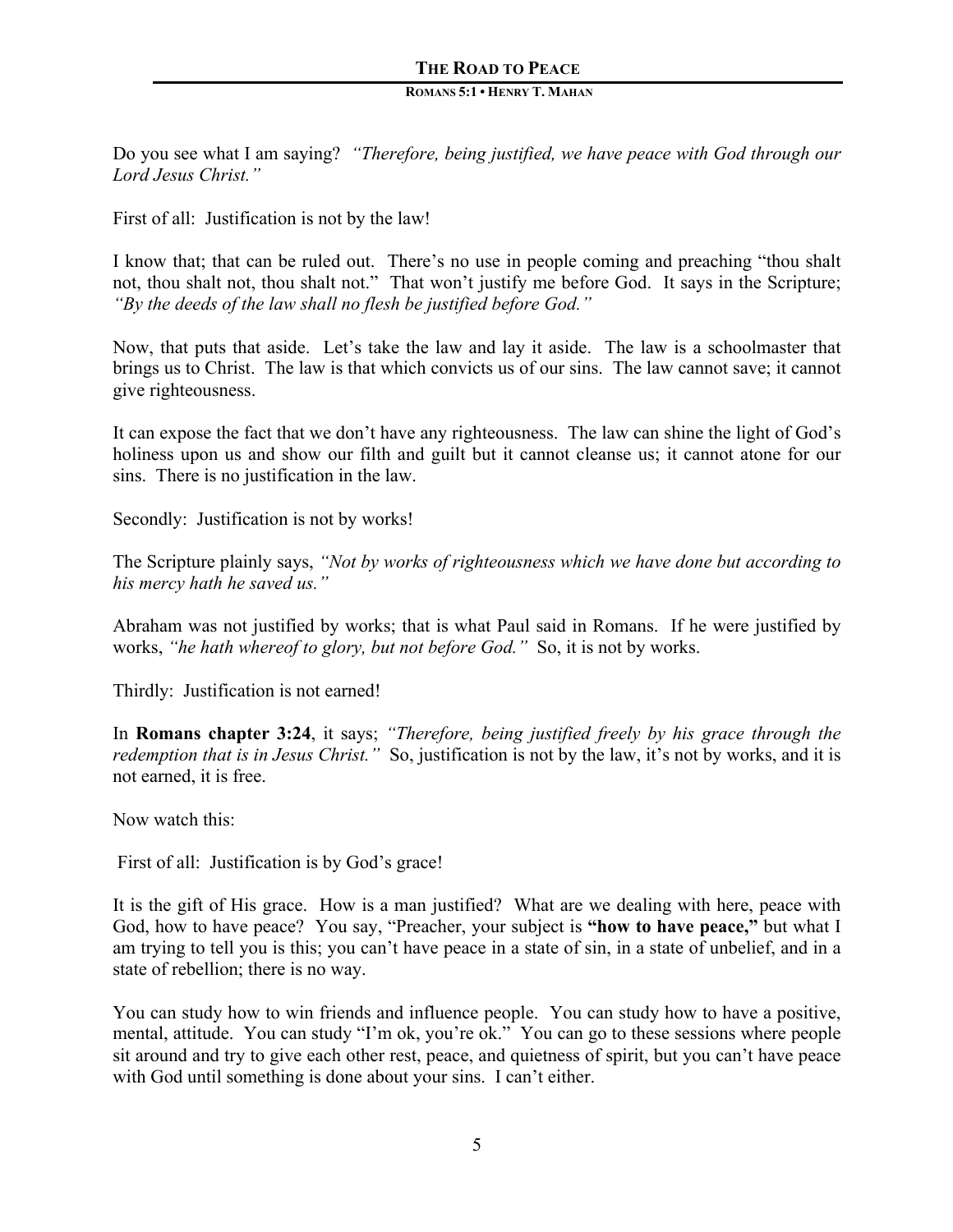#### **ROMANS 5:1 • HENRY T. MAHAN**

What does the word justify mean? It means just as if I had never sinned, it means being cleansed, pardoned, forgiven, all of my sins put away, all of my guilt put away, and holy before God in Christ.

That's justification! If I can find a road to justification then I can find the road to peace*. "Being justified by faith I will have peace."* 

I will tell you this: justification is by God's grace.

Now listen to these Scriptures: *"Being freely justified by his grace."* **Ephesians 2: 8 and 9:** *"For by grace are you saved through faith."* 

What is grace? It is God giving us what we don't deserve, what we don't earn. It is unmerited favor by God's grace. **Romans 6:23:** *"The gift of God is eternal life through Jesus Christ our Lord."*

So then, it is justification by grace!

Secondly: It's through Jesus Christ!

Look back at our text in **Romans 5:1:** *"We have peace with God through our Lord Jesus Christ."* In **Romans 3:24:** *"Being justified freely by his grace through the redemption that is in Jesus Christ."* Then, **1 Peter 1:18:** *"We know that we are not redeemed with corruptible things such as silver and gold from the vain conversation received by tradition from our fathers but with the precious blood of Christ."*

Are you with me? First of all: Justification is by God's grace, it is a free gift.

Salvation is not what I have done for God but what he has done for me.

Secondly: It's conferred upon us freely through our Lord Jesus Christ.

Thirdly: It's by faith in Christ!

*"For by grace are you saved through faith: Without faith it is impossible to please God."*  **Romans 5:1:** *"Being justified by faith."* **Romans 3:30**: *"Seeing it is one God who shall justify the circumcision* (that is a Jew) *by faith, and the uncircumcision* (or the Gentile) *by faith."* We are justified by faith.

If a man is justified before God in Christ, by faith freely, as the gift of God on the merits of His Son, he has peace with God. God looks with favor upon him and accepts him. God has fellowship with him. He has peace of heart and conscience. And, God's providence is so arranged that *"all things will work together for his good."*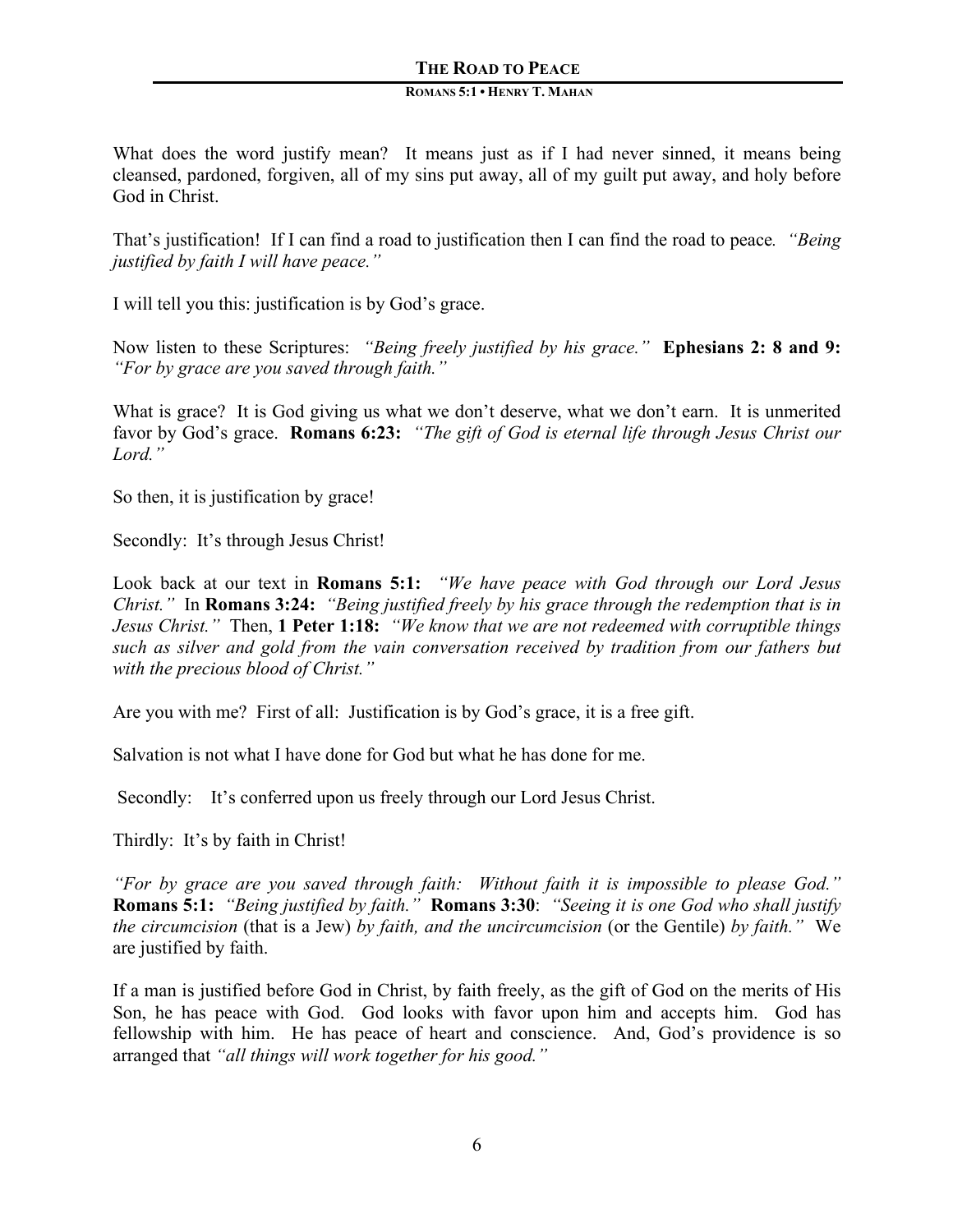#### **ROMANS 5:1 • HENRY T. MAHAN**

"Preacher, can you help me come to this place?" I believe I can if you are sincere, if you are interested, and if you will bow to the Word of God. I will give you some things that a sinner can do and a sinner must do if he comes to this place of justification or peace with God.

Now; here is what I say to all men; the road to peace is the road to justification and let's remember that; would you listen and consider these things?

First of all: The sinner will plead guilty before God!

If you want to know the way to justification, if you want to know the way to peace, I say first of all; you will plead guilty, no strings attached, no reserve, guilty. The Scripture says in **Romans 3:19:** *"What the law saith it saith to them who are under the law that every mouth may be stopped and all the world become guilty before God."*

Those are hard words to say aren't they, "*guilty before God*?" But, those are three important words, "*guilty before God*." When we are brought before the law of God we plead "guilty." When we are brought before the judgment bar of God, we plead "guilty."

When we are brought before the holiness of God, we plead "guilty." When we are brought before the justice of God, we plead "guilty." I mean *"to be guilty in one point of the law is to be guilty of the whole law."*

Job said, *"If I justify myself, my own mouth would damn me, my own mouth would condemn me."* Isaiah pleaded guilty, he said; *"woe is me, I am a man of unclean lips."* Job pleaded guilty; he said, *"Lord; when I saw your holiness I hated myself; I am full of sin."*

Peter pleaded guilty, he said; *"Lord, depart from me I am a sinful man."* Paul pleaded guilty, he said; *"Christ came into the world to save sinners of whom I am the chief."* 

Do you plead guilty? That's the first place to start, offering no alibi, no excuse, just casting ourselves on the mercy of God, like the Publican in the temple *"who would not so much lift his eyes to heaven but smote upon his breast and cried, God be merciful to me the sinner."* That's the first thing, will you plead guilty?

Secondly: The sinner will not only plead guilty but he will (and this is the hardest thing now), he will justify God in his sentence against him.

He will take the side of God in His sentence. He will say, "Lord; you are right if you send me to hell I will get what I deserve."

"That is tough preacher;" I know it is. David said this in **Psalm 51:3:** *"I acknowledge my transgressions. My sin is ever before me. Against thee and thee only have I sinned and done this evil in thy sight; that thou mightest be justified when you speak and clear when you judge."*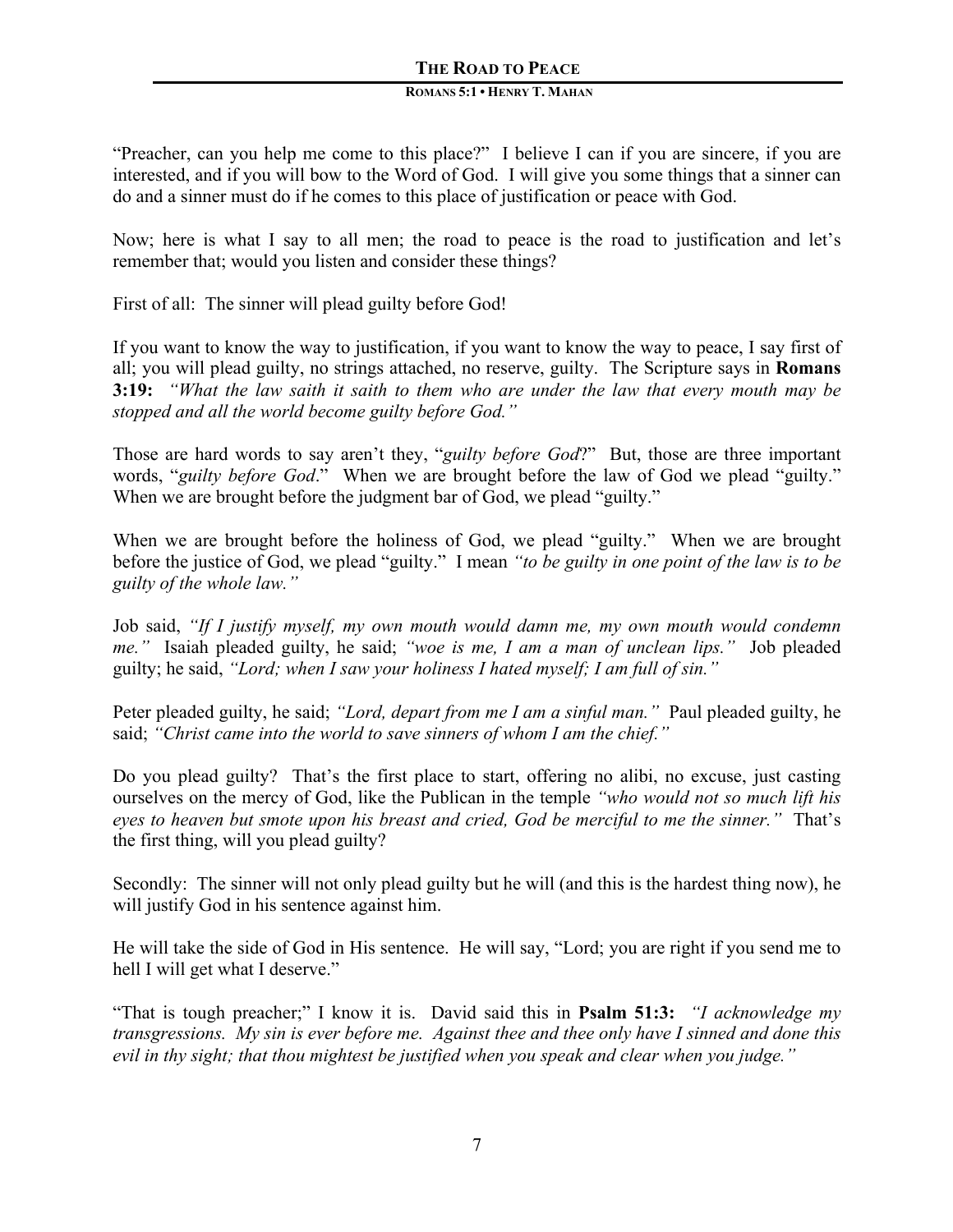#### **ROMANS 5:1 • HENRY T. MAHAN**

David said, *"I acknowledge my sin, my transgressions are ever before me,"* it is my sin against God, against God we have all sinned. When God speaks, when God judges, when God condemns, He is righteous, holy, and good.

Now, you will come to that place. You have to *"let God be true and every man a liar."* I justify God in His anger, I justify God in His wrath, and I justify God in His condemnation. That is something that this generation won't do.

The God that they worship must love everybody. The God that they preach must not be angry. The God that they preach must not be righteous. He must not be holy and He must not have a judgment bar from which He casts men into outer darkness. They won't have anything to do with that God.

But, I am telling you this; when you come before the Lord of glory:

You will plead guilty! Christ died for sinners. He said, *"I didn't come to call the righteous but sinners to repentance.*"

You will justify God in His wrath; you will justify God in His anger. You will justify God in His divine sentence.

Now, I am telling you that; if you read the Bible you will find that to be true. David said, *"Who am I Lord and what is my house that you should bless me?"* All the way through the Scriptures you will find these men of broken hearts and humble spirits justifying God. David said, "*The heavens won't contain him, how much less the house that I built him."*

Thirdly: The sinner will be confronted with the only substitute that God has provided, the Lord Jesus Christ!

It won't be many ways, many roads, many doctrines, or many plans, it will be one: *"I am the door; I am the way, the truth, and the life."* I am the Saviour, the refuge, the only one*. "Other foundation can no man lay than that which is laid, Christ Jesus. No other name under heaven given among men, whereby, we must be saved."*

Moses saw Him and wrote of Him. Moses saw Him in type. Abraham saw Him. *"He rejoiced to see his day."* He saw Him in picture. Simeon saw Him in the body of an infant and incarnate. He said, *"Mine eyes have seen thy salvation, I am ready to die."*

The woman at the well saw Him in the flesh. She said, *"When the Messiah comes he will tell us all things."* Christ said, *"I am he."* The thief on the cross saw Him in his dying hour he cried; *"Lord, you are not going to stay dead, you are coming into a kingdom; remember me."*

Thomas saw Him in His resurrected glory and fell at His feet and said, *"My Lord and my God."* Stephen saw Him seated on the right hand of God. Paul saw Him on the road to Damascus, *"as one born out of a due time."*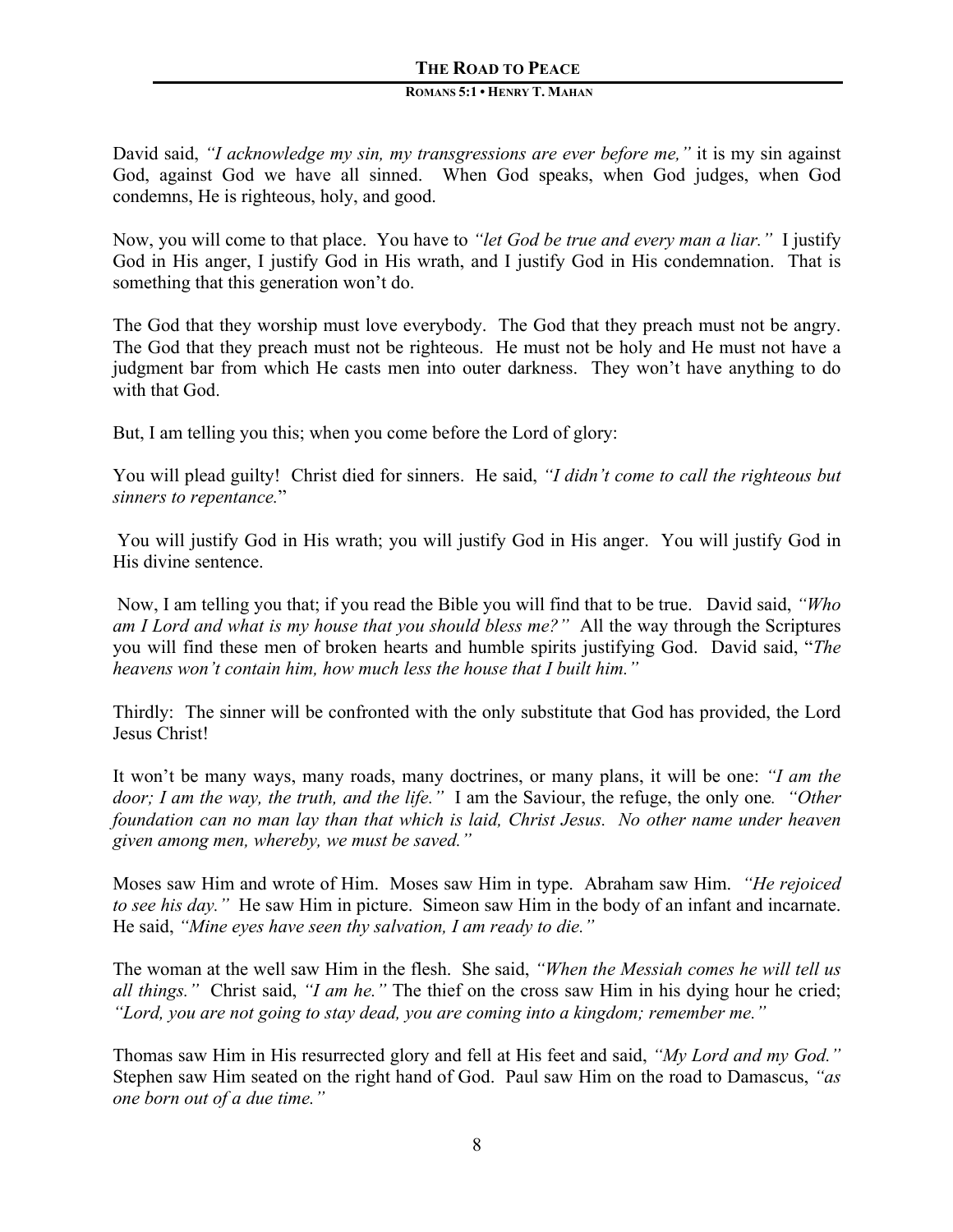#### **ROMANS 5:1 • HENRY T. MAHAN**

My friend, I am going to tell you this; it's not in a vision at the foot of my bed and not in a dream some dark, rainy, cloudy, night. It's not in a whooped up feeling at some mourner's bench, but I have seen the Lord in His Word.

I've seen him as the Redeemer, as the Saviour, as a substitute, as a sin-offering, as the high priest, and as our atonement. I have seen Christ. I have been to Calvary and I have seen the Lord.

Some of you can say the same thing; "I have seen Christ, not with these eyes but with eyes of faith. I have heard Him but not with these ears but ears of faith. I have felt Him, not with these hands, like John and the other apostles, but I have felt Him in my heart, He has revealed Himself to me"

I have seen Him as my only hope, my only hope:

**"My hope is built on nothing less Than Jesus' blood and his righteousness I dare not trust the sweetest frame But wholly lean on Jesus' name.**

#### **Other refuge have I none, Hangs my helpless soul on thee."**

The sinner not only pleads guilty; he not only justifies God in His sentence, in His wrath against sin; He not only sees Christ as his only refuge, his only sin-offering, his only hope, his only **Mediator** 

*"There's only one God and one mediator between God and men, Christ."* Don't miss the way of the cross; that is the way that leads homeward.

Last of all: The sinner will receive Christ intelligently, and lovingly he will receive Christ!

I'm not talking about just believing a doctrine. I'm not talking about just making a decision. I'm not talking about joining the church or straightening up your life or quitting a few sins; I am talking about bowing to the sovereign claims of Christ, bowing to the royal claims of the King, receiving Jesus Christ as your Lord and your Saviour.

It says, *"He was in the world and the world knew him not. He came unto his own and his own received him not: But, as many as received him, (not just the words about him, not just the* things identified with him, not just his laws)*, but as many as received him."*

How do you receive Christ as your Redeemer, as your Lord, as your Saviour, as your husband, brother, friend, as your God, as all things, as your life*? "As many as received him to them gave he power* (the right, the privilege) *to become sons of God."*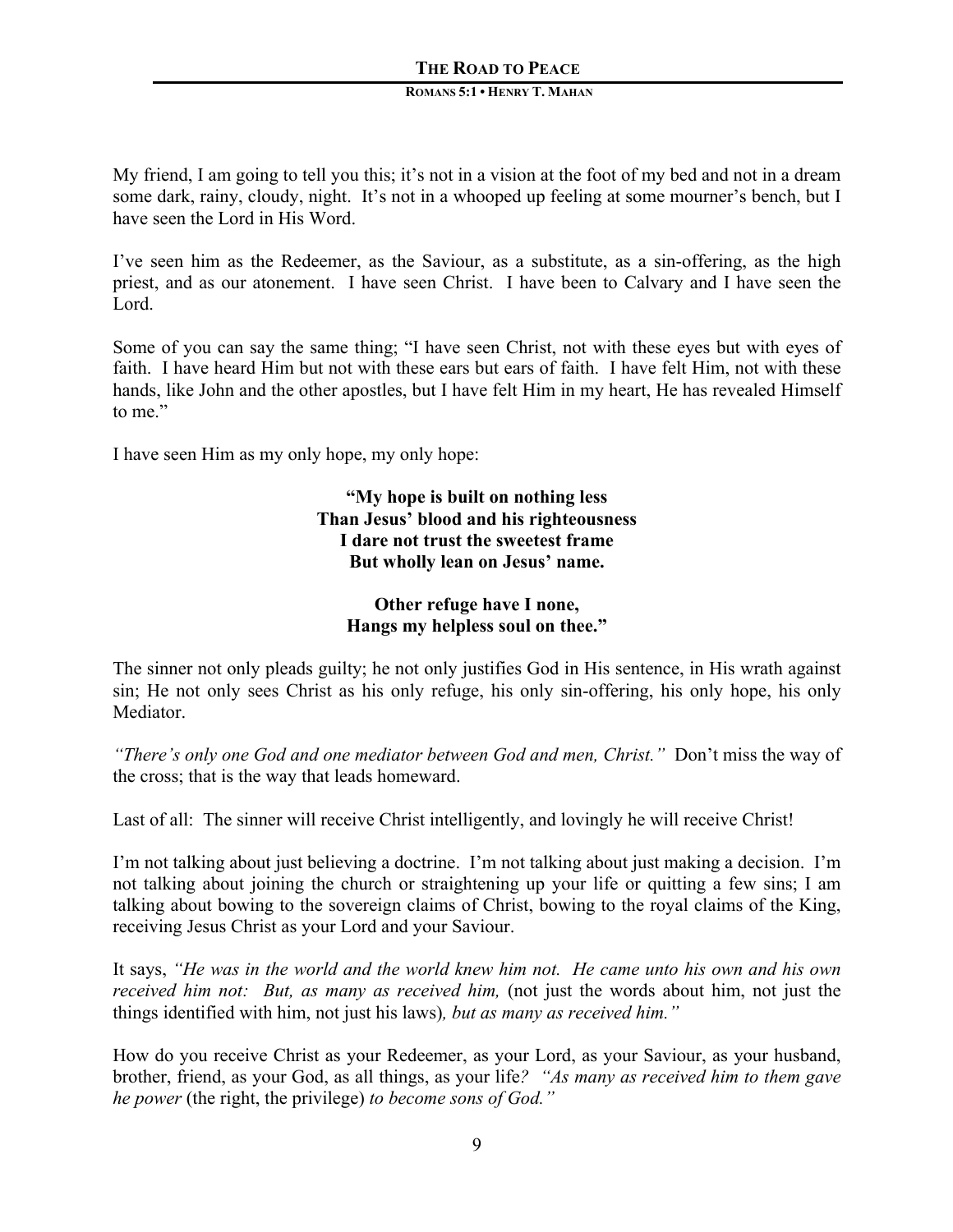#### **ROMANS 5:1 • HENRY T. MAHAN**

*"If thou shalt confess with thy mouth Jesus to be Lord and believe in thine heart that God has raised him from the dead, thou shalt be saved."*

Paul said, *"Who is he that condemnth; it is Christ that died: Yea, rather, is risen again, who is even at the right hand of God who ever liveth to make intercession for us."*

Now, there may be some objections that will be raised. Let's go back to the text, *"therefore, being justified by faith,"* sin is pardoned, sin is forgiven, and sin is put away by faith in Christ. I have received Him, I have pleaded guilty, I have acknowledged my transgressions, and I have looked to Christ only.

I have justified God in His divine sentence. I have received Christ as my Lord and Saviour. I have bowed to Him.

But preacher, "I don't have peace, I don't have peace. I don't have peace with the devil; he just won't leave me alone. I am so tempted and so tried."

Hold on a minute! Look at that text again: It doesn't say that we will have peace with the devil; it says, "*Therefore, being justified by faith we have peace with God."*

I don't ever in this world expect to have peace with him who is the disturber of Israel, him who is the accuser of the brethren, him who is a *"roaring lion going about to seek whom he may devour."*

If he can lay hands on Peter, by God's permission and on Job by God's permission, the only thing that keeps him from laying hands on me and you is God Almighty's permission. So, we are not expected to have peace with Satan but peace with God.

Somebody else said, "Well, I do believe; I trust Christ and I look to him alone." I don't have peace with my flesh. I have more struggles and conflicts and trouble with my flesh. Read the text again; it doesn't say "therefore, being justified by faith, we have peace with our flesh, it says, *"peace with God."*

In the flesh you will have troubles, trials, sorrows, pain, and even death. God doesn't promise you peace with the flesh. **Galatians 5:17** says, *"The flesh lusteth against the Spirit and the Spirit against the flesh. You can't do the things you would."* I'm not talking about peace with the flesh.

Somebody else said, "I believe that I don't have any peace with the world." It doesn't say that you will have peace with the world. Wicked men will condemn and cause trouble. It is peace with God.

Let's get back: *"Therefore, being justified by faith, I have peace with God. Thou will keep him in perfect peace whose mind is stayed on thee."*